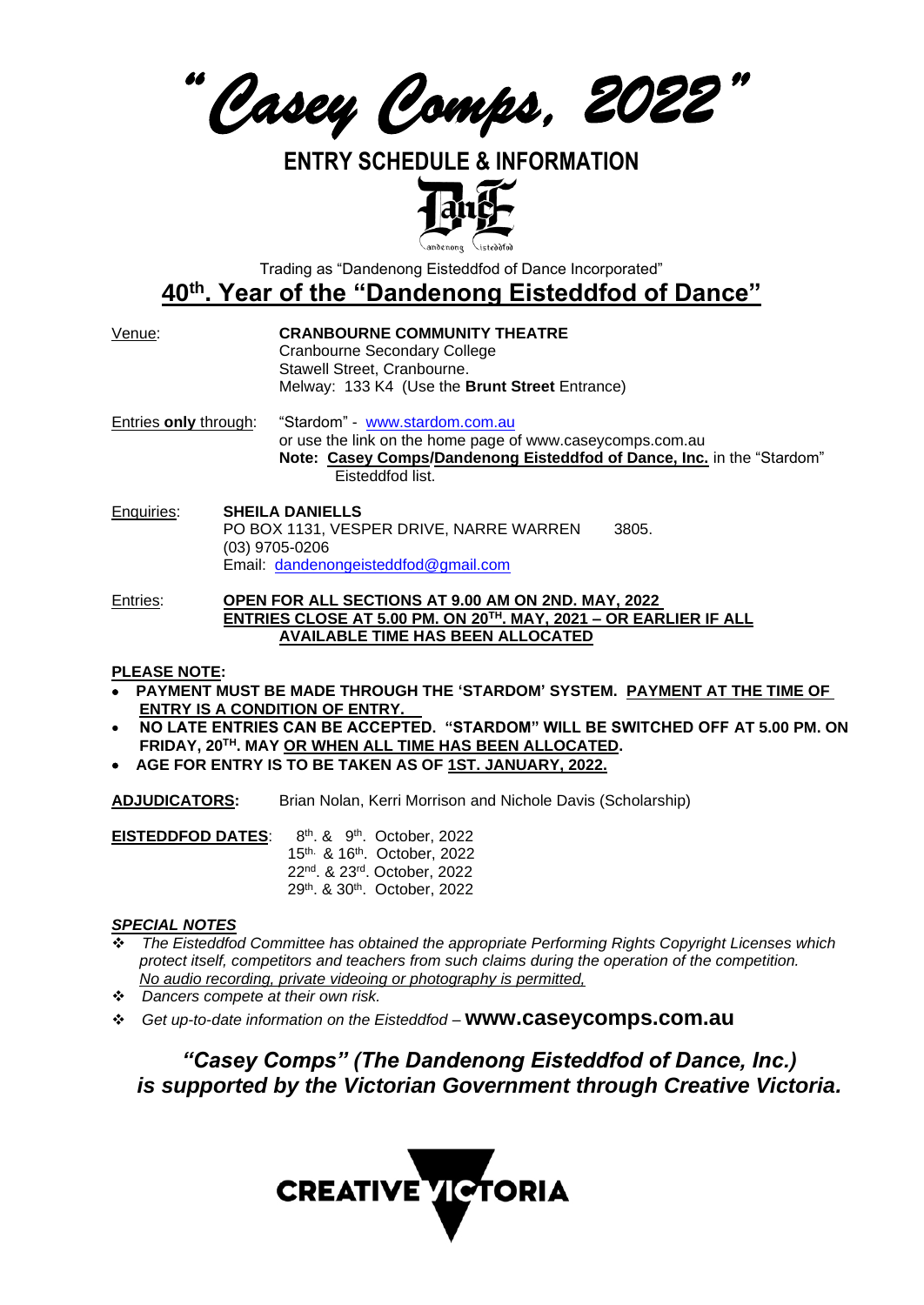*"Casey Comps"* 

(Dandenong Eisteddfod of Dance Incorporated) P.O. BOX 1131. Narre Warren, 3805. **Enquiries: 9705-0206, or** [dandenongeisteddfod@gmail.com](mailto:dandenongeisteddfod@gmail.com) (Sheila), **0433 933 679, or** [garry.mar1956@gmail.com](mailto:garry.mar1956@gmail.com) (Garry) **Website: www.caseycomps.com.au 2022 "CASEY COMPS" (40TH. YEAR, DANDENONG EISTEDDFOD OF DANCE) OCTOBER 8/9, 15/16, 22/23, 29/30**

Dear Teachers, Parents and Competitors,

- **Covid Protocols** At the time of writing we are unsure as to what the situation regarding Covid19 will be when our event is underway. Be assured the Committee will be observing any required protocols for the safety of our participants.
- **Age Blocking and Championships** With the advent of a Troupe Weekend, it is still our intention to try and "block" age groupings as much as possible, having the 12 years and over sections commencing in whatever time may remain from Troupe sections in the first weekend and continuing until complete before Under 12 sections commence. Note: All Championships – Junior and Senior- will be held in the final weekend of October 29/30.
- **Music Uploads** For 2022, all competitor/troupe music will be uploaded with the 'Stardom' system after the program is prepared. Further information on this is contained in this "Casey Comps 2022" Entry Schedule and Information document available on our website.
- **Door admission in 2022 will be free!!** We have implemented a \$10.00 Registration Fee for troupe students and solo students to assist in covering the cost of providing free admission across our four weekends. This will be charged through 'Stardom' at the time of entry. Note: The door will still be monitored and entry/exit only allowed between performances. Due to seating constraints, competitors may not be permitted into the auditorium.
- **Entry Fees for 2022** \$10.00 per competitor Registration Fee (once only, no matter how many sections entered) Solos: \$16.00. Duos/Trios: \$7.50 per Competitor Entertainment Item: \$11.00. Championships: \$30.00 Troupes: \$40.00 per Troupe**–** plus \$10.00 per troupe student registration fee (once only).
- **Money Awards for Prize Winners** "Casey Comps" has moved to electronic banking (No cheques!!!!). Prize winners are advised of the need to supply us with BSB and Account details to allow direct payment of any money prizes.
- **Program Price:** \$15.00 Programs may be ordered through 'Stardom' at the time of Entry (Postage additional).
- **Hip-Hop Section – Any Age** A Special Section 101 (Novice or Open) will not contribute to Aggregate Awards or other special awards.
- **Lyrical, Neo-Classical and Contemporary** sections have been separated for Over 12 competitors. Competitors may enter **any two of the three sections** (not all three!) due to program time constraints.
- **Neo-Classical/Contemporary Combined Sections-Novice/Open** (for Under 12s) If a competitor has gained a place previously for either of these styles, they must enter the Open section, regardless of the style being presented.
- **Entertainment "Novelty" Item Section 102** to include any type of presentation which would not fit into our "regular" sections. This will be an opportunity to present comedy, mime, mini-cabaret, etc. Perhaps a troupe of Mums/Dads/Teachers might show what they can do? This will be the final section prior to Presentations. Although a relatively "informal" section, please be aware that the 5 minute time limit must be adhered to. As we have a general audience, any inappropriate language or suggestive movements/lyrics may lead to disqualification. **This is the only Section in the Eisteddfod for which late entries will be accepted – even on the night.**
- **Eisteddfod Scholarship** To be eligible, Scholarship participants must have competed in at least **three** of their Open Age Group Sections during the Eisteddfod. The \$500.00 Scholarship provided through the kind bequest of the "Dandenong Festival of Music and Art for Youth" is intended to support their further dance/performance studies. Previous winners will not be permitted to qualify.
- **Sponsorship Opportunities Available** Contact us if you would like to sponsor a section or advertise in the Official Program. Contact us for various options, or check the details on the website under the 'Sponsors' tab.
- **Video/Still Photography Recording of Performances:** We welcome again "On Stage Media" to our 2022 event.
- **Help needed!!** Please consider giving us a hand, or being part of the Committee. Volunteers helping for a session are provided with a coffee/tea and those helping for more than a session are provided with a meal break from the canteen at the Committee's expense. If you are able to assist – even if only for one session – please give us a call or email. Championship competitors are required to provide a volunteer for a session prior to participating in their Championship section. Dance Schools entering troupes will also be asked to provide assistance for a session.

GARRY MARTIN, **HONORARY PRESIDENT.**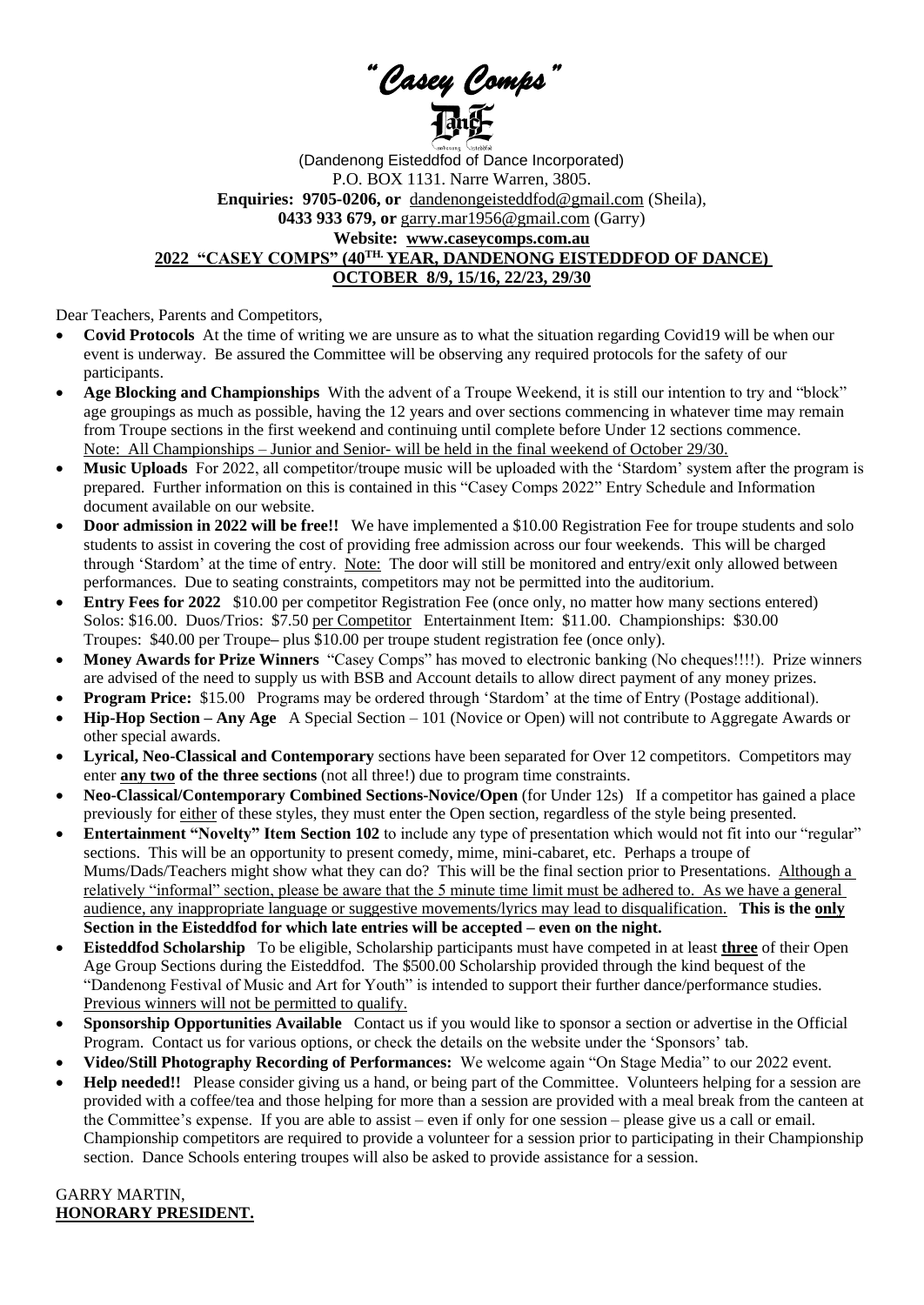#### **DANCE SCHOOL PRINCIPALS PLEASE NOTE: RE TROUPE SECTIONS AND TROUPE WEEKEND**

#### **Casey Comps Troupe Weekend on 8 th/9 h . October**

The Committee has decided to facilitate a Troupe Weekend for 2022 on **October 8/9.** It is our hope that this will enable increased attendance of dance schools with troupes over what we have enjoyed previously, providing some certainty as to when these sections would be held. Depending upon entries, we plan to schedule Sunday, 9<sup>th</sup>. October first, then the evening session of Saturday, 8<sup>th</sup>., then the Saturday afternoon session. We are aware of many dance schools having Saturday lessons and so we will attempt to work around these depending upon the level of entries for Troupe sections.

#### **Troupe Age Groupings/Styles**

In consideration of entering schools, we have decided to set our troupe age groupings and styles to be similar to those offered by Phoenix Festival of Dance and Southern Festival of Dance. For 2022 the Committee is offering 8 Years and Under, 10 Years and Under, 13 Years and Under, 17 Years and Under, and Open Age. Available styles will be Jazz/Musical Comedy, Song & Dance or Song & Tap, Tap, Classical, Lyrical and separated Neo-Classical and Contemporary sections.

Note that Troupe Section 93 – Open Age will combine Neo-Classical and Contemporary styles.

Please also note that the Committee reserves the right to combine age groups or related styles should the number of Troupe entries not sustain the holding of the individual section/s.

#### **Troupe Student Registration Fee - \$10.00**

To support the provision of free entry to troupe sessions on 8<sup>th</sup>./9<sup>th</sup>. for friends/family, we have implemented a \$10.00 per Student Registration Fee. This is a one-off fee per participating Troupe student, no matter how many troupes in which they participate. Teachers are asked to include the payment for their students at the time of entering on 'Stardom'. There is no need to list student names. We hope that advance notice will allow Principals to collect these fees from the students in time to make their entry.

#### **Troupe Member Numbers**

To assist us in the allocation of medals and ribbons for Troupe sections, please advise through 'Stardom' the number of members in each Troupe at the time of entry.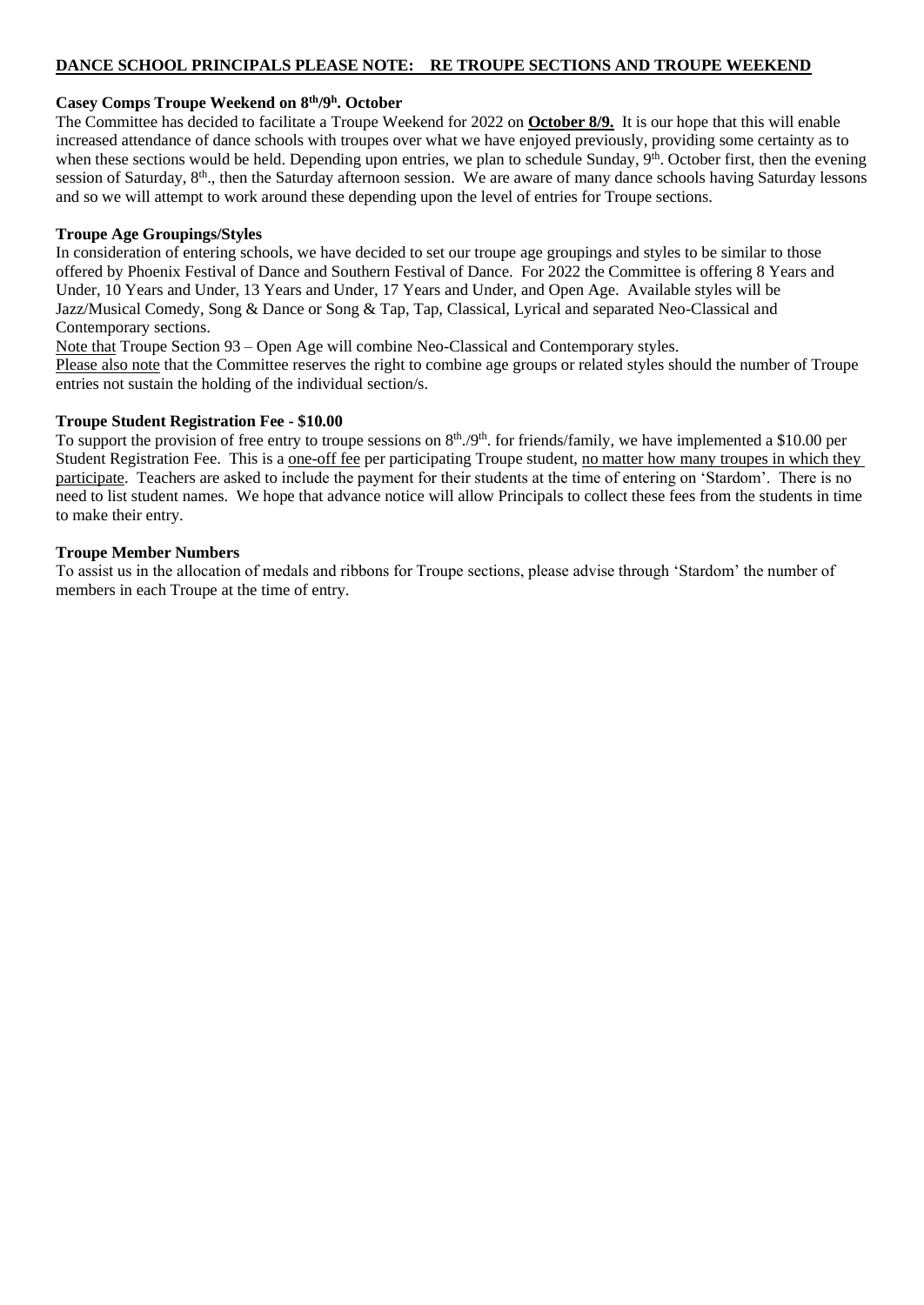## **THE COMMITTEE SHALL ENFORCE THE RULES LISTED**

- 1. **Placing Decisions:** The Adjudicator's decision is final.
- 2. **Risk:** All competitors dance completely at their own risk.
- 3. **Proof of Age:** The Committee reserves the right to ask for a birth certificate or proof of age at any time during the competition.
- 4. **Age and Novice/Open Entry:** Competitors entering solo sections must enter their own age group only as either Novice or Open, not both.
- 5. **Definition of "Novice":** A "Novice" is a dancer who has never been placed (1st., 2nd. or 3rd.) in any competition at any time. The only exception to this ruling is the Under 6 Years classification. Competitors coming out of this age group may enter Novice sections. Once a competitor has won a 1<sup>st</sup>, 2<sup>nd</sup> or 3<sup>rd</sup>. prize in a section at any competition prior to our entry closing date each year, they must enter the Open division for that section/style at Dandenong ("Casey Comps") or any other competition in the future offering Open/Novice sections.
- 6. **Competitor Registration/Checking In:** All competitors must be checked in prior to the commencement of their section. This allows for knowledge of their intent to compete to be sent to the Bio-Box, Backstage and the Adjudicator. Competitors arriving after the commencement of their section may be allowed to dance at the end of their section for a report only, if time and the Adjudicator allows.
- 7. **Dance in Order:** Competitors must appear in the order in which their names appear in the program, and may appear once only in any section. This includes solos, duos/trios and troupes. No exceptions will be made to these rules unless the Committee allows a change of order to accommodate reasonable time for costume change of a competitor between consecutive sections - or any other reason deemed to be valid by the Committee.
- 8. **Late arrivals/re-starts:** Late arrivals and Competitors restarting their dances may dance at the end of their Section for a report only, unless the issue proves to be at the fault of the Committee or Theatre equipment which would not be at the fault of the Competitor. Ultimately, both opportunities for presentation would be allowed at the Adjudicator's discretion, if not counter to any other rule of the Eisteddfod.
- 9. **Report Only:** Teachers and Competitors should note that performances danced for a report only will not be considered as contributing toward qualification requirements for Championships, Aggregate or other awards.
- 10. **Entry Fee Refunds:** Competitors are not entitled to a refund of fees in cases of non-appearance, regardless of the reason.
- 11. **Combining Sections:** The Committee reserves the right to combine similar sections (e.g. Novice/Open) if insufficient entries are received. Sections are only cancelled if no competitors present/enter. If only one competitor presents, they will be awarded a placing as the Adjudicator deems appropriate.
- 12. **Song and Dance sections – Vocal backing**. The Committee will not permit music with vocal backing to be used in these sections. This includes vocal content in the dance part of the choreography. Competitor will be immediately disqualified.
- 13. **Performance Music through 'Stardom' Upload:** After closing of entries and preparation of the Program/Running Sheet, information will be sent out to competitors as to how they might upload their performance music as digital audio files to their appropriate section and competitor number. There is no additional charge for the upload of performance music. Competitors are advised to have available a back-up copy at the venue in CD/USB/Phone format – just in case. Below is a link to a demonstration Youtube as to how you can upload your music when the program is prepared and you are sent a message to do so. Competitor Video - <https://www.youtube.com/watch?v=Iy9vqvwBkmQ&t=15s>
- 14. **Protests**: are to be made in writing within 15 minutes of adjudication and before the beginning of the next section, where possible, and to be accompanied by a deposit of \$50.00, which will be forfeited if deemed frivolous.
- 15. **Communication with the Adjudicator/s**:It is strictly prohibited for those associated with the Competitors and/or participating dance schools to communicate with the Adjudicator/s during the Competition. The Committee reserves the right to disqualify any person from the competition, being dancers, teachers or other interested parties, following communication with the Adjudicator/s.
- 16. **Item Rehearsal:** Rehearsal of any item at the venue must be restricted to the areas set aside for this purpose. Rehearsal on the venue stage will not be permitted.
- 17**. Timing:** Please note that items will be timed using the audio equipment or manually. Competitors will be disqualified if they are over the time limit. This may involve disqualification later or to have the music stopped at the expiration of the applicable time limit for the section.
- 18. **Private audio/video recording:** The use of video recording equipment and/or cameras by members of the audience **is prohibited**. Offenders may be removed and recorded material may be forfeited to the Committee, or the competitor/s concerned disqualified. This includes presentations. **Teachers entering students should advise their students' families of this rule.**
- 20. **Troupe Minimum:** Troupes must have a minimum of 6 members. (any less will dance for a report only).
- 21. **Check your Entries:** Competitors presenting for performance in a section for which they have failed to submit an entry will not be permitted to perform. Please check your entries for correctness through the **STARDOM** invoice.
- 22. **Presentations/Clear Stage:** Once a competitor has performed, he or she and those accompanying are to leave the stage area immediately unless asked to remain for the purpose of presentations. All Under 6 Sections, Championships and the Entertainment Section will be presented on stage. Standard sections will be announced in the auditorium for the prizes to be collected from the Check-In Table in the foyer.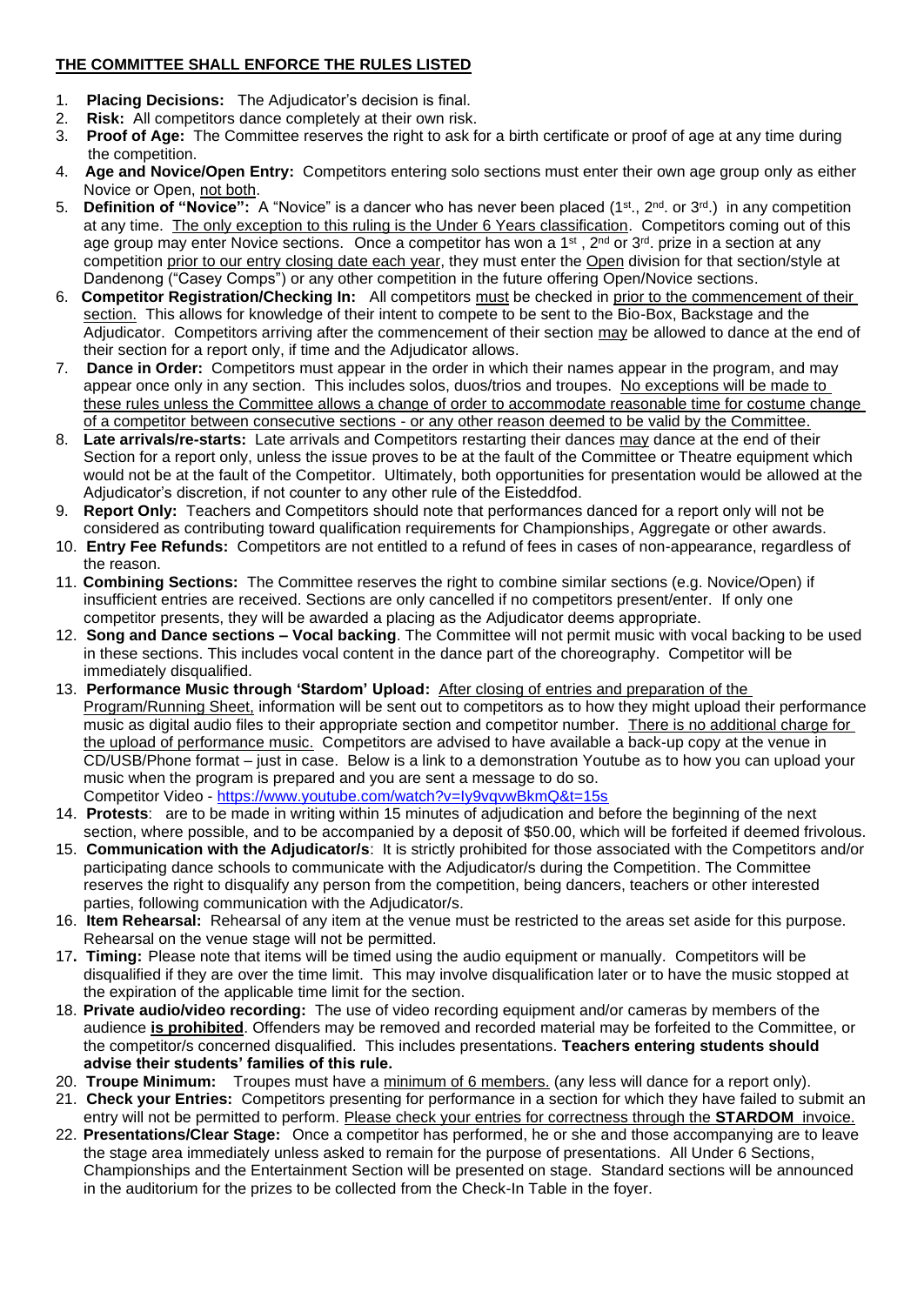- 23. **Authority of the Stage Manager:** Competitors, Teachers, Parents and others associated with competitors must obey the directions of the Stage Manager when in the area of the stage. Failure to do so may lead to disqualification of the competitor/group.
- 24. **Coaching during a performance:** Coaching competitors from the wings is not permitted. Failure to observe these rules is at the risk of the competitor's/group's disqualification. This rule is applied at the discretion/perception of the Stage Manager.
- 25. **Prop Storage:** Props must be stored at the direction of the Stage Manager or Committee and be removed from the backstage area as soon as is practicable following the conclusion of the section concerned.
- 26. **Definition of a Teacher: This competition is intended for Students, not Teachers**. For this competition, 'Teachers' being defined as: Someone who teaches classes or individuals unsupervised and is being paid. Fulltime students are permitted to enter.
- 27. **Payment of Fees Owing** Sometimes, incorrect calculation of entry fees required causes the Eisteddfod to be in deficit. Payment of any entry fees owing is required prior to the competitor/s taking the stage.
- 28. **Dandenong Festival of Music and Art for Youth Scholarship Section** Finalists in the Scholarship must have presented during the Eisteddfod in at least three Open Sections. Previous winners are not able to qualify.
- 29. **Competitors' ID Passes will not be issued in 2022 as door entry to the theatre is free.** In sessions where the audience is at capacity, e.g. Troupe sections, competitors may be requested to not enter the theatre.
- 30**. Championship Entrants Please Note:** Each competitor participating in a Championship section must have a representative complete a full rostered position for a session in the days preceding this section or they will forfeit their championship eligibility/entry. No person under the age of 18 can fill any rostered position.
- 31. **Neo-Classical/Contemporary Combined Sections-Novice/Open Rule** (for Under 12s) If a competitor has gained a place previously for either of these styles, they must enter the Open section, regardless of the style being presented.
- 32. **Respectful Conduct** Casey Comps has a long history of being known as the original "Friendly Eisteddfod". We achieve this by being welcoming and courteous to all. We expect competitors to demonstrate sportsmanlike and respectful behaviours to each other, to the committee and to the volunteer helpers, and for the audience to show courtesy to all competitors, including not using phones or distracting competitors while they are on stage.
- 33. **Note: In all situations not directly covered by the above rules, the Committee's decision should be considered final.**

### **AGGREGATE POINTS:**

**First place:** 6 points, **Second place:** 4 points, **Third place:** 3 points, **Honorable Mention:** 1 point

#### **Notes:**

**Entertainment Item** is a special section and is not included in Aggregate calculations.

**Hip-Hop Solos – Novice or Open** are considered to be special sections and are not included in Aggregate calculations.

**Grand Aggregate** This Eisteddfod does not award a "Grand Aggregate".

**Age Aggregates** May not be awarded if, in the opinion of the Committee, the potential winners have not participated in sufficient sections.

**Best "All-Rounder"** (Junior & Senior) The Best All Rounder awards will be awarded by the committee to competitors who have the highest aggregate in Classical and Theatrical sections, plus Championship points, together with consideration of demonstrated sportsmanlike and respectful behaviours.

**Most Outstanding Ballerina Award** is made based on Aggregate points accumulated in Classical Sections only (Classical, Character, National, Neo-Classical, Contemporary, Lyrical). Competitors 12 Years and Over are eligible for this award.

**Most Outstanding Theatrical Performer Award** is made based on Aggregate points accumulated in non-Classical sections (Song & Dance/Tap, Jazz, Tap). Competitors 12 Years and Over are eligible for this award. **Teachers' Aggregate** is made based on points allocated for Troupe sections only.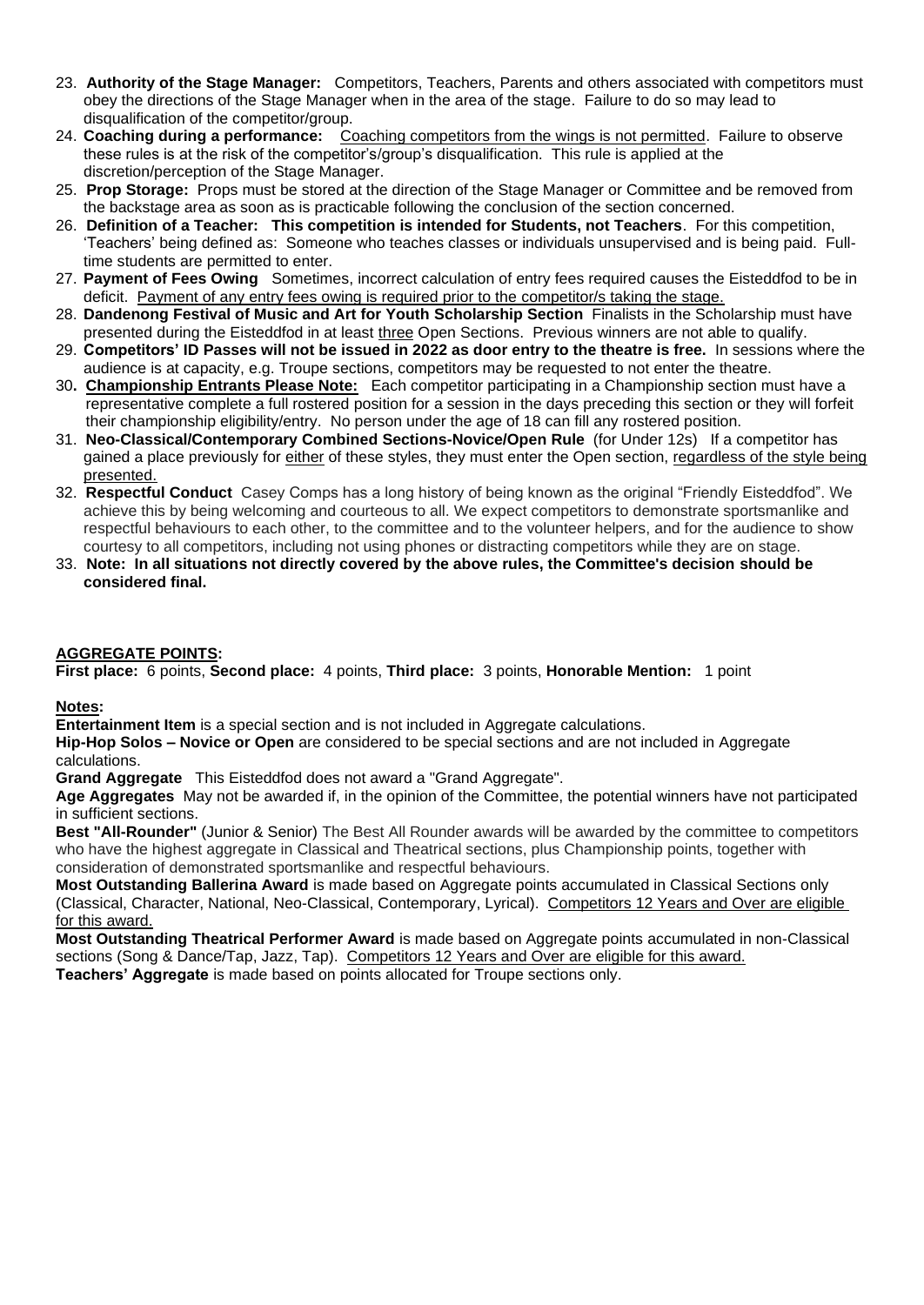| <b>Section No.</b>       | <b>BABY SOLOS - UNDER 6 TROPHY SECTIONS</b>                 |                      |                                                |
|--------------------------|-------------------------------------------------------------|----------------------|------------------------------------------------|
| 001                      | <b>Classical Ballet or Character solo</b>                   |                      |                                                |
| 002                      | Song and Dance solo (tap or soft shoe)                      |                      |                                                |
| 003                      | Tap Solo                                                    |                      |                                                |
| 004                      | Modern Jazz / Musical Comedy                                |                      |                                                |
| 004A                     | Neo Classical/Contemporary/Lyrical                          |                      |                                                |
|                          | <b>6 YEARS AND UNDER 8</b>                                  |                      | <b>TROPHY SECTIONS</b>                         |
| <b>NOVICE</b>            |                                                             | <b>OPEN</b>          |                                                |
| $005-N$                  | <b>Classical Solo</b>                                       | 005-O                | <b>Classical Solo</b>                          |
| 006-N                    | <b>Character Solo</b>                                       | 006-O                | <b>Character Solo</b>                          |
| 007-N                    | Neo-Classical or Contemp. Solo                              | 007-O                | Neo-Classical or Contemp. Solo                 |
| 008-N                    | Tap Solo<br>Modern/Jazz Mus.Com.Solo                        | 008-O<br>009-O       | Tap Solo<br>Modern/Jazz Mus.Com.Solo           |
| 009-N                    |                                                             |                      |                                                |
|                          | <b>8 YEARS AND UNDER 10</b>                                 |                      | <b>TROPHY SECTIONS</b>                         |
| <b>NOVICE</b>            |                                                             | <b>OPEN</b>          |                                                |
| $010-N$<br>$011 - N$     | <b>Classical Solo</b><br><b>Character Solo</b>              | 010-O                | <b>Classical Solo</b><br><b>Character Solo</b> |
| $012-N$                  |                                                             | 011-O<br>012-O       |                                                |
| $013-N$                  | Neo-Classical or Contemp. Solo<br>Tap Solo                  | 013-O                | Neo-Classical or Contemp. Solo<br>Tap Solo     |
| $014-N$                  | Modern/Jazz Mus.Com.Solo                                    | 014-O                | Modern/Jazz Mus.Com.Solo                       |
|                          | <b>10 YEARS AND UNDER 12</b>                                |                      | <b>TROPHY SECTIONS</b>                         |
| <b>NOVICE</b>            |                                                             | <b>OPEN</b>          |                                                |
| $015-N$                  | <b>Classical Solo</b>                                       | 015-O                | <b>Classical Solo</b>                          |
| 016-N                    | <b>Character Solo</b>                                       | 016-O                | <b>Character Solo</b>                          |
| $017 - N$                | Neo-Classical or Contemp. Solo                              | 017-O                | Neo-Classical or Contemp. Solo                 |
| $018-N$                  | <b>Tap Solo</b>                                             | 018-O                | Tap Solo                                       |
| $019-N$                  | Modern/Jazz Mus.Com.Solo                                    | 019-O                | Modern/Jazz Mus.Com.Solo                       |
|                          | <b>UNDER 12 YEARS</b>                                       |                      | <b>TROPHY SECTIONS</b>                         |
| <b>NOVICE</b>            |                                                             | <b>OPEN</b>          |                                                |
| 020-N                    | <b>Lyrical Solo</b>                                         | 020-O                | <b>Lyrical Solo</b>                            |
| $021 - N$                | <b>National Solo</b>                                        | $021 - 0$            | <b>National Solo</b>                           |
| 022-N                    | Song & Tap Solo                                             | 022-O                | Song & Tap Solo                                |
| 023-N                    | Song & Soft Shoe Solo                                       | 023-O                | Song & Soft Shoe Solo                          |
|                          | <b>12 YEARS AND OVER</b>                                    |                      | <b>TROPHY SECTIONS</b>                         |
| <b>NOVICE</b><br>$024-N$ | <b>National Solo</b>                                        | <b>OPEN</b><br>024-O | National Solo                                  |
|                          |                                                             |                      |                                                |
|                          | <b>12 YEARS AND UNDER 14</b>                                | <b>OPEN</b>          | <b>TROPHY SECTIONS</b>                         |
| <b>NOVICE</b><br>025-N   | <b>Classical Solo</b>                                       | $025 - 0$            | <b>Classical Solo</b>                          |
| 026-N                    | <b>Character Solo</b>                                       | 026-O                | <b>Character Solo</b>                          |
| 027-N                    | *Lyrical Solo                                               | 027-O                | *Lyrical Solo                                  |
| 028-N                    | *Neo-Classical Solo                                         | 028-O                | *Neo-Classical Solo                            |
| 029-N                    | *Contemporary Solo                                          | 029-O                | *Contemporary Solo                             |
| 030-N                    | <b>Tap Solo</b>                                             | 030-O                | Tap Solo                                       |
| 031-N                    | Modern/Jazz Mus.Com.Solo                                    | 031-O                | Modern/Jazz Mus.Com.Solo                       |
| 032-N                    | Song & Tap Solo                                             | 032-O                | Song & Tap Solo                                |
| 033-N                    | Song & Soft Shoe Solo                                       | 033-O                | Song & Soft-Shoe Solo                          |
|                          | *COMPETITORS MAY ONLY ENTER ANY TWO OF THESE THREE SECTIONS |                      |                                                |
|                          |                                                             |                      |                                                |
|                          | <b>14 YEARS AND OVER</b>                                    |                      | <b>TROPHY SECTIONS</b>                         |
| 034-N                    | Song & Tap Solo                                             | 034-O                | Song & Tap Solo                                |

**AGE IS TO BE TAKEN AS AT 1ST. JANUARY, 2022.**

035-N Song & Soft Shoe Solo 6035-O Song & Soft Shoe Solo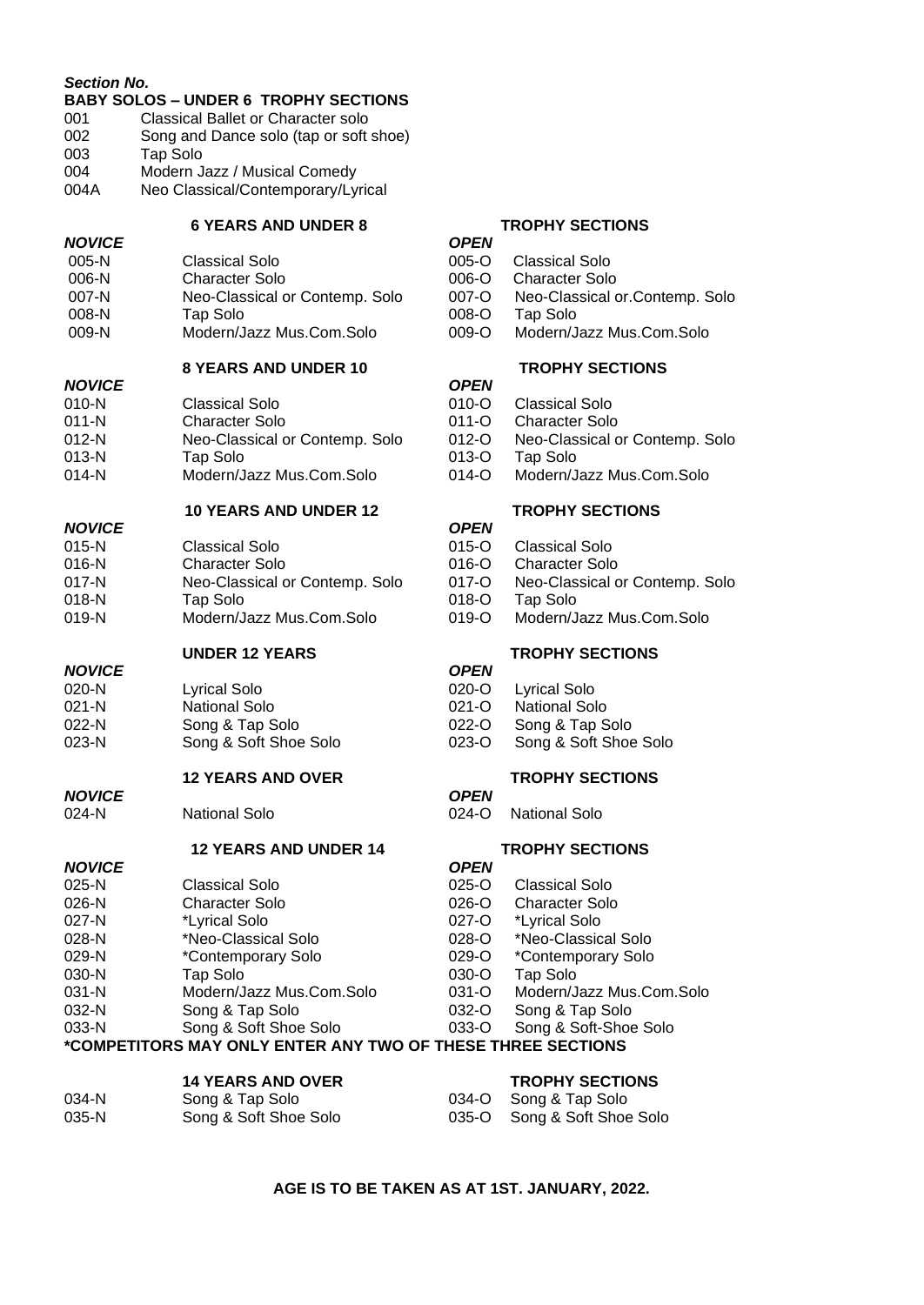*Section No.*  **14 YEARS AND UNDER 16 TROPHY SECTIONS**

| <b>NOVICE</b>                                                |                          | <b>OPEN</b> |                          |
|--------------------------------------------------------------|--------------------------|-------------|--------------------------|
| 036-N                                                        | Classical Solo           | 036-O       | <b>Classical Solo</b>    |
| 037-N                                                        | <b>Character Solo</b>    | 037-O       | <b>Character Solo</b>    |
| 038-N                                                        | *Lyrical Solo            | 038-O       | *Lyrical Solo            |
| 039-N                                                        | *Neo-Classical Solo      | 039-O       | *Neo-Classical Solo      |
| 040-N                                                        | *Contemporary Solo       | $040 - O$   | *Contemporary Solo       |
| 041-N                                                        | Tap Solo                 | $041 - O$   | Tap Solo                 |
| 042-N                                                        | Modern/Jazz Mus.Com.Solo | $042 - 0$   | Modern/Jazz Mus.Com.Solo |
| * COMPETITORS MAY ONLY ENTER ANY TWO OF THESE THREE SECTIONS |                          |             |                          |
|                                                              |                          |             |                          |

# **16 YEARS AND OVER TROPHY SECTIONS**

| Classical Solo           | $043 - 0$ | <b>Classical Solo</b>                                                       |
|--------------------------|-----------|-----------------------------------------------------------------------------|
| <b>Character Solo</b>    | 044-O     | <b>Character Solo</b>                                                       |
| *Lyrical Solo            | 045-O     | *Lyrical Solo                                                               |
| *Neo-Classical Solo      | 046-O     | *Neo-Classical Solo                                                         |
| *Contemporary Solo       | 047-O     | *Contemporary Solo                                                          |
| Tap Solo                 | $048 - O$ | Tap Solo                                                                    |
| Modern/Jazz Mus.Com.Solo | $049 - O$ | Modern/Jazz Mus.Com.Solo                                                    |
|                          |           |                                                                             |
|                          |           | <b>OPEN</b><br>* COMPETITORS MAY ONLY ENTER ANY TWO OF THESE THREE SECTIONS |

#### **DUOS AND TRIOS – MEDAL SECTIONS**

|     | <b>UNDER 12 YEARS</b>       |     | <b>12 YEARS AND OVER</b>    |
|-----|-----------------------------|-----|-----------------------------|
| 050 | Character                   | 055 | Character                   |
| 051 | Song & Dance or Tap         | 056 | Song & Dance or Tap         |
| 052 | Tap                         | 057 | Tap                         |
| 053 | Modern Jazz/Mus.Com.        | 058 | Modern Jazz/Mus.Com.        |
| 054 | Neo-Class./Contemp./Lyrical | 059 | Neo-Class./Contemp./Lyrical |

#### **TROUPE SECTIONS**

#### **\$50.00 TO WINNING TEACHER (Based on at least 5 entries in the Section), plus Perpetual Trophy, if applicable, \$30.00 SECOND, \$20.00 THIRD. Medals to Troupe Members. TEACHERS, PLEASE PROVIDE NUMBER OF TROUPE MEMBERS WHEN YOU ENTER!!!!**

#### **8 YEARS AND UNDER 13 YEARS AND UNDER**

| 060 | Modern Jazz/Mus.Com.      | 074 | Modern Jazz/Mus.Com.          |
|-----|---------------------------|-----|-------------------------------|
| 061 | Song & Dance or Tap       | 075 | Song & Dance or Tap           |
| 062 | Tap                       | 076 | Tap                           |
| 063 | Classical                 | 077 | Classical                     |
| 064 | Lyrical                   | 078 | Lyrical                       |
| 065 | Neo-Classical             | 079 | Neo-Classical                 |
| 066 | Contemporary              | 080 | Contemporary                  |
|     | <b>10 YEARS AND UNDER</b> |     | <b>17 YEARS AND UNDER</b>     |
| 067 | Modern Jazz/Mus.Com.      | 081 | Modern Jazz/Mus.Com.          |
| 068 | Song & Dance or Tap       | 082 | Song & Dance or Tap           |
| 069 | Tap                       | 083 | Tap                           |
| 070 | Classical                 | 084 | Classical                     |
| 071 | Lyrical                   | 085 | Lyrical                       |
| 072 | Neo-Classical             | 086 | Neo-Classical                 |
| 073 | Contemporary              | 087 | Contemporary                  |
|     |                           |     | <b>OPEN AGE</b>               |
|     |                           | 088 | Modern Jazz/Mus.Com.          |
|     |                           | 089 | Song & Dance or Tap           |
|     |                           | 090 | Tap                           |
|     |                           | 091 | Classical                     |
|     |                           | 092 | Lyrical                       |
|     |                           | 093 | Neo-Classical or Contemporary |
|     |                           |     |                               |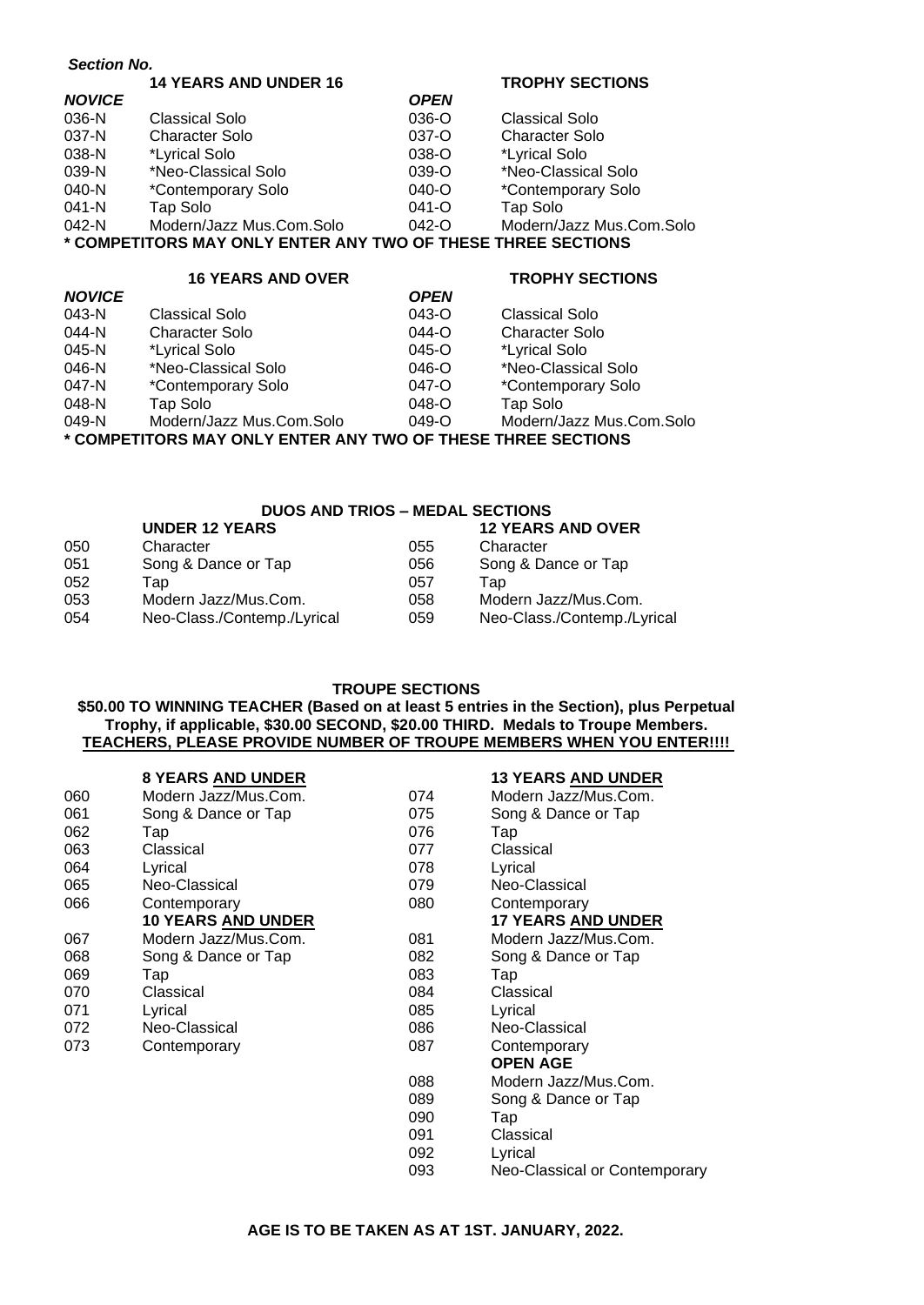#### *Section No.*

**CHAMPIONSHIP SECTIONS** 

|           |                                                                       | UNULLUSTE JEUTIUNG                             |  |
|-----------|-----------------------------------------------------------------------|------------------------------------------------|--|
| 094       | Junior Ballet Championship<br>1st. \$150.00 2nd. \$75.00 3rd. \$40.00 | Under 12 Years (3 mins each dance)             |  |
|           | Universal Studios Perpetual Trophy                                    |                                                |  |
| 095       | Senior Ballet Championship                                            | 12 years and over (3 mins each dance)          |  |
|           | 1st. \$250.00 2nd. \$125.00 3rd. \$75.00                              |                                                |  |
|           | Vera Keys Perpetual Trophy                                            |                                                |  |
| 096       | Junior Tap Championship                                               | Under 12 Years (4 mins)                        |  |
|           | 1st. \$150.00 2nd. \$75.00 3rd. \$40.00                               |                                                |  |
|           | Alan Wilson Memorial Trophy                                           |                                                |  |
| 097       | Senior Tap Championship                                               | 12 years and over (4 mins)                     |  |
|           | 1st. \$250.00 2nd. \$125.00 3rd. \$75.00                              |                                                |  |
|           | Norm Fisher Perpetual Trophy                                          |                                                |  |
| 098       | Junior Modern Championship                                            | Under 12 years (3 mins each dance)             |  |
|           | 1st. \$150.00 2nd. \$75.00 3rd. \$40.00                               |                                                |  |
|           | Jacqui Vendargon Memorial<br>Perpetual Trophy                         |                                                |  |
| 099       | Senior Modern Championship                                            | 12 years and over (3 mins each dance)          |  |
|           | 1st. \$250.00 2nd. \$125.00 3rd. \$75.00                              |                                                |  |
|           | Kerrie Northover Memorial                                             |                                                |  |
|           | Perpetual Trophy                                                      |                                                |  |
| 100       | <b>Theatrical Championship</b>                                        | Any Age (3 mins Tap or Mod.Jazz, 4 mins Song   |  |
|           | 1st. \$250.00 2nd. \$125.00 3rd. \$75.00                              | & Soft Shoe/Tap)                               |  |
|           | Mayoral Perpetual Trophy                                              |                                                |  |
|           |                                                                       |                                                |  |
|           |                                                                       | <b>SPECIAL SECTIONS</b>                        |  |
| $101 - N$ | Hip-Hop Solo, Novice - Any Age                                        | $101 - O$<br>Hip-Hop Solo, Open - Any Age      |  |
| 102       | Entertainment/Novelty Item                                            | Any Age, Any Style, Any number. Intended to    |  |
|           | 1st. \$100.00, 2 <sup>nd</sup> . \$50.00, 3 <sup>rd</sup> . \$25.00   | be an item which would not be entered into our |  |
|           |                                                                       | regular sections. Please read notes regarding  |  |
|           |                                                                       | this section on p.2 in this "Casey Comps       |  |
|           |                                                                       | 2022" Entry Information document.              |  |

#### **BALLET CHAMPIONSHIP – Sections 094 (Junior) or 095 (Senior)**

Two dances to be performed:

(1) Classical Ballet Solo – Short tutu to be worn

(2) Character or National Solo

These dances must not have been performed in other sections. Competitors must enter and perform in their Open Classical Section and Open Character or National section to qualify for the Ballet Championship.

#### **TAP CHAMPIONSHIP – Sections 096 (Junior) or 097 (Senior)**

Competitors must perform a slow and fast Tap Solo without leaving the stage, and to be eligible must have entered and performed in their own Open Tap section, and one other Open section. This routine must not have been performed previously during the Eisteddfod.

#### **MODERN CHAMPIONSHIP – Sections 098 (Junior) or 099 (Senior).**

Competitors must perform two dances:

- (1) Neo Classical/Contemporary/Lyrical
- (2) Modern Jazz/Musical Comedy

These dances must not have been performed previously in this Eisteddfod. To be eligible, competitors must have entered and performed in their own Open Modern Jazz/Musical Comedy section, **and** an Open Neo-Classical, or Open Contemporary, or Open Lyrical Solo section. (Two qualifying performances)

#### **THEATRICAL CHAMPIONSHIP – Section 100 (Any Age)**

#### Competitors must perform two dances:

- (1) Song & Soft Shoe and Tap **OR**
- (2) Song & Tap and Modern Jazz/Musical Comedy

These dances must not have been performed previously in this Eisteddfod. **To be eligible, competitors must have entered and performed in at least three of their own Open Solo Sections in their own age group** which include Song, Tap and Jazz (Soft-Shoe) dances.